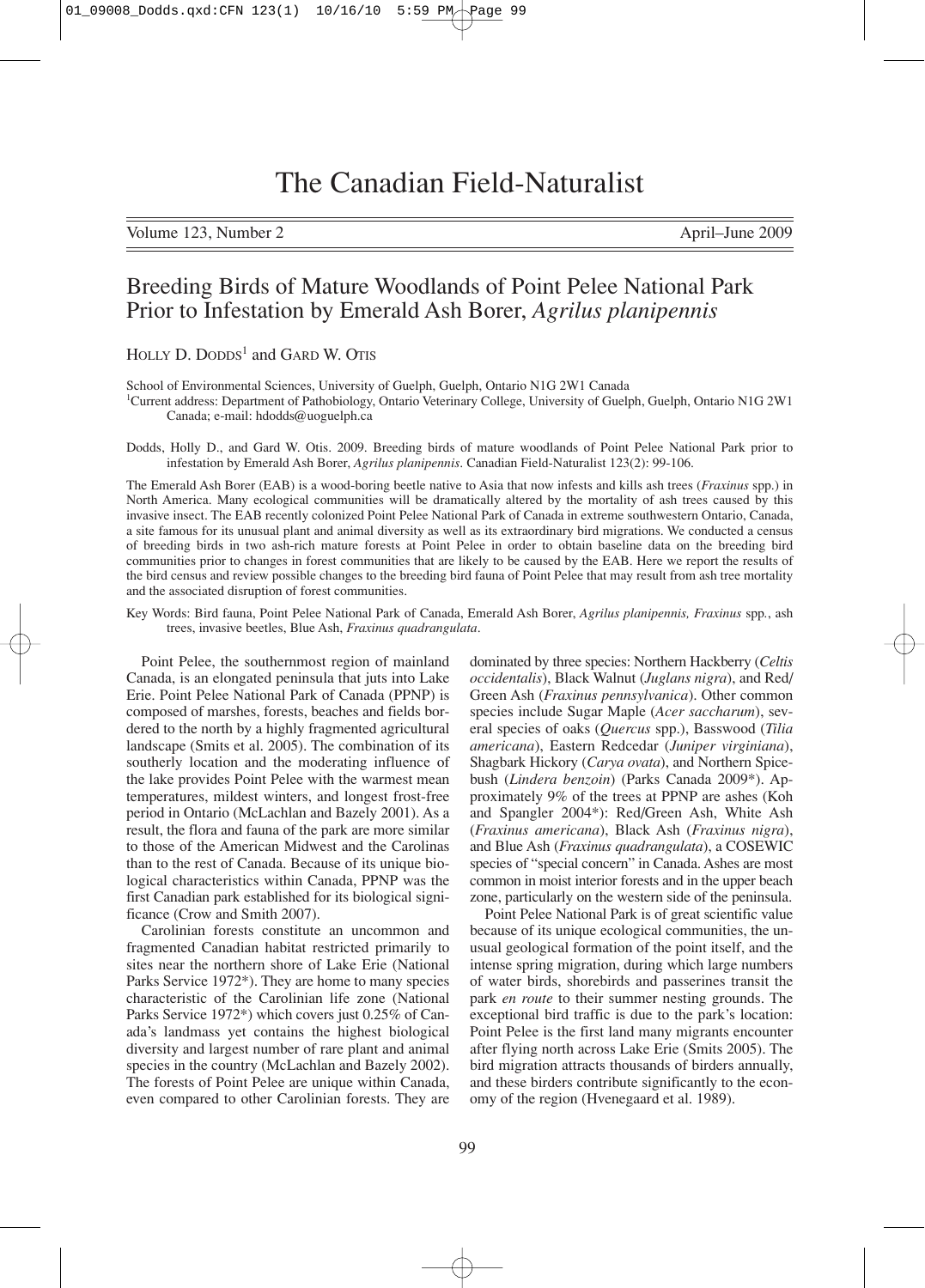The Emerald Ash Borer (EAB), *Agrilus planipennis* (Coleoptera: Buprestidae), is a wood-boring beetle that feeds on ash trees (*Fraxinus* spp.). Native to Asia, it was discovered in southeastern Michigan and neighboring Ontario in 2002 (McCullough and Siegart 2007). The extensive tunneling of EAB larvae under the bark kills most ash trees that become infested, from pre-reproductive trees ≤5 cm in diameter to mature trees >90 cm in diameter (OMNR 2009\*). Ash trees are among the most common trees in deciduous forests of the northeastern USA and eastern Canada; they are also widely planted as shade trees in urban areas (Sinclair and Griffiths 1994; Poland and McCullough 2006). Ash seeds are reported to be important sources of food for foraging wildlife such as Wild Turkeys (*Meleagris gallopavo*), squirrels, small rodents, quail and various songbirds (Ostfeld et al. 1997; Hulme 1998; MacGowan 2003\*).

Despite quarantines and restrictions on the movement of firewood, timber, and nursery trees, the EAB continues to expand its range. By 2009 it had been recorded as far north as Sault Ste. Marie and as far east as Ottawa and Montreal in Canada (CFIA 2009\*) and had been detected in 13 states of the USA (USDA 2009\*). The EAB has been responsible for the deaths of more than 50 million ash trees in both urban and forested areas in eastern North America (Poland and McCullough 2006; McCullough and Siegart 2007; NYSDEC 2008\*).

Invasive forest pests that kill their host trees can change bird communities. A recent example explored in the northeastern United States is the Hemlock Woolly Adelgid (*Adelges tsugae*), which has eliminated Eastern Hemlock (*Tsuga canadensis*) trees from much of the eastern United States over the past 20 years. Hemlockdwelling species, e.g., Black-throated Green Warbler (*Dendroica virens*), Blackburnian Warbler (*Dendroica fusca*), Blue-headed Vireo (*Vireo solitarius*), and Acadian Flycatcher (*Empidonax virescens*), have declined in abundance, whereas species that inhabit deciduous forests, e.g., Eastern Wood-Pewee, Great Crested Flycatcher, Red-eyed Vireo, and Wood Thrush, or more fragmented forests, e.g., Brown-headed Cowbird, Tufted Titmouse (*Baeolophus bicolor*) and Whitebreasted Nuthatch (*Sitta carolinensis*), have benefited from the loss of hemlock trees (Tingley et al. 2002; Ross et al. 2004; Becker et al. 2008) (scientific names of species recorded at PPNP are given in Table 1). In another study of high-elevation Red Spruce (*Picea rubens*)/Fraser Fir (*Abies fraseri*) forests in the Appalachian Mountains, the loss of conifers caused by the introduced Balsam Woolly Adelgid (*Adelges piceae*), subsequent windthrow, and air pollution changed avian communities in much the same way as fire or logging would (Rabenold et al. 1998).

Because the EAB has only recently been recognized as a pest in North America, there have been few studies on its effects on natural tree communities (Smith et al*.* 2006; Gandhi et al*.* 2008; Rebek et al*.* 2008) and none quantifying the effects on birds. The biological and economic importance of birds to PPNP led us to select it as a study site to quantify the effects of the EAB on breeding bird communities. To understand these effects, baseline studies of breeding bird populations at PPNP prior to the infestation of ash trees by EAB are required. Here we report on the results of censuses conducted in 2006 and 2007 in moist interior forests of PPNP using spot-mapping techniques and review the changes in the bird fauna that may occur as the majority of ash trees at Point Pelee die within the next five years.

## **Methods**

#### *Description of Plots*

Two census plots were established in the southern part of PPNP. They were chosen based on high populations of ash trees (Red/Green Ash) and nearly complete canopy cover. The two plots differed in size and shape as a result of physical and biotic features. They were large enough to include most individual territories of the species we expected to observe. The North Plot (northwest corner: NAD83 Zone 17, 41.9295305, —82.51374015), in Tilden Woods, was divided into 15 quadrats (40 m  $\times$  40 m) (Figure 1). It was the smaller of the two plots at  $200 \text{ m} \times 120 \text{ m}$  (2.40 ha). The South Plot (northwest corner: NAD83 Zone 17, 41.93659544, —82.51175531), located in the western segment of the Woodland Nature Trail, measured  $\approx$ 320 m  $\times$  $\sim$ 120 m (3.84 ha). The South Plot was divided into 24 quadrats ( $\sim$ 40 m  $\times$   $\sim$ 40 m) that varied slightly in size and shape on the eastern and western edges due to the presence of the Eastern Redcedar savannah habitat to the east and the road to the point to the west (Figure 2).

The North and South Plots contained 93 and 202 ash trees with trunk diameters  $\geq 10$  cm, respectively. For each tree, we recorded its location (via Garmin eTrex Legend® HCx GPS, to an accuracy of  $\pm 3$  m), diameter at breast height (dbh), and crown radius (by measuring from the edge of the crown to the trunk with a Mastercraft S7-4564-0 rangefinder). Crown radii and trunk locations were entered into ArcGIS 9.0, and the buffer feature was used to calculate the approximate area of each ash canopy. We estimated the mean percentage of ash cover in each plot by overlaying a  $1 \text{ cm} \times 1 \text{ cm}$  clear grid sheet on the plot map, estimating the proportion of each square covered by the crowns of ash trees, and then averaging the percentage of ash crown cover over all squares. The mean (+ SD) diameter of the trunks of ash trees in the North Plot was  $26.5 \pm 1.65$  cm, and their crowns covered approximately 18% of the plot. The ash trees in the South Plot were more mature, larger on average (mean diameter  $41.1 \pm 1.33$  cm), and covered more (38%) of the canopy area.

Plot grid points were flagged with pink plastic tape to ensure they would be visible in the dense undergrowth. Walking routes followed previously existing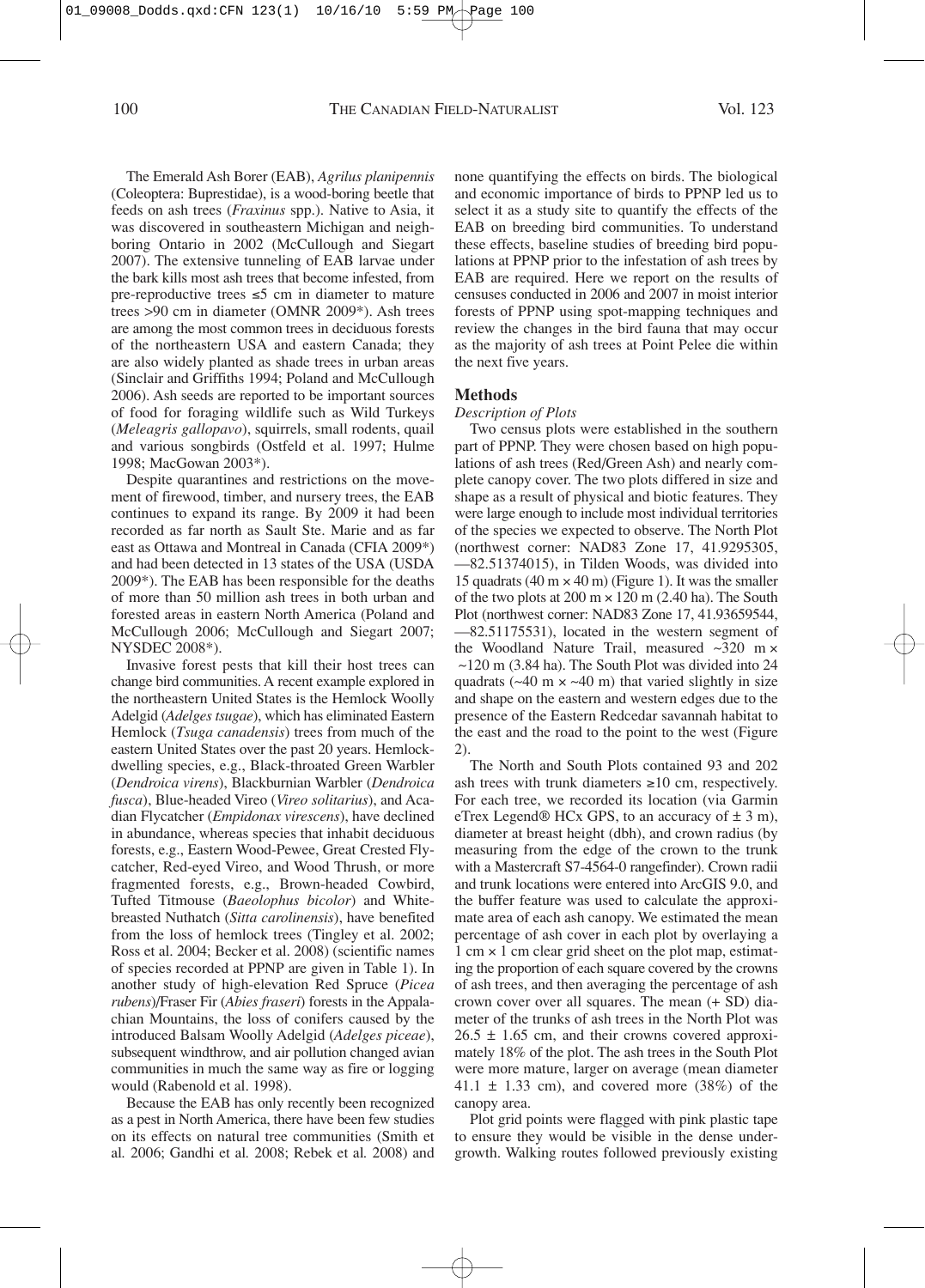

FIGURE 1. North Plot grid system, showing park trails (heavy line), footpaths (thin line) and ash tree crowns.

woodland trails maintained by the park, where possible, and temporary foot-trails that we created. Trail maps were created using the handheld GPS unit and the computer program ArcGIS 9.0; these maps facilitated the localization of bird encounters. No point in the plot was ever more than 50 m from the observer's daily route**,** as recommended by Bibby et al*.* (2000). This permitted complete coverage of the plots.

# *Territory Mapping Methods*

With the exception of plot size, our system of mapping bird territories followed the guidelines outlined for bird census techniques by Bibby et al*.* (2000). Because we selected sites with numerous ash trees, the plots were constrained in size by the distribution of the ash trees as well as by the road to the point and the Eastern Redcedar savannah habitat, with the result that our plots were smaller than the minimum plot size recommended by Bibby et al. (2000). We recorded the location and activity of all birds encountered during multiple visits to each plot*.* Generally, the records for each species allowed us to visualize distinct territories. Mapping simultaneously singing males and aggressive encounters was especially important in clarifying territorial boundaries. Registrations recorded just outside of plot boundaries were also considered in territory size evaluations.

It was important that our methods be standardized to allow for comparisons with future censuses. Standardi-



FIGURE 2. South Plot grid system showing park trails, footpaths and ash tree crowns.

zation among our censuses was achieved by having one person (HDD) conduct all fieldwork throughout the study. Interpretation of the results obtained during each field season followed the rules initially set out by the International Bird Census Committee (Marchant 1983\*) As long as these same methods are followed in future censuses, it will be possible to quantify changes in the breeding bird fauna.

## *Times and Routes*

Too many visits lead to mapping confusion; too few result in insufficient data to create reliable maps. We restricted our visits to the month of June, when birds exhibit the most territorial and nesting activity and the number of migrants is at a minimum. The British Trust for Ornithology's Common Bird Census has adopted ten visits over the entire breeding season as a standard (Marchant 1983\*). We made eight visits to each plot during the month of June.

Only one plot was censused per day. We avoided the hour before and the hour after sunrise because bird activity then was too intense to be recorded accurately. The observer maintained a slow pace when traversing the plots in order to increase the chances of detecting resident birds. Each census visit was completed in a single block of time between 0700 and 1100h on alternate weekdays. During these visits we used standard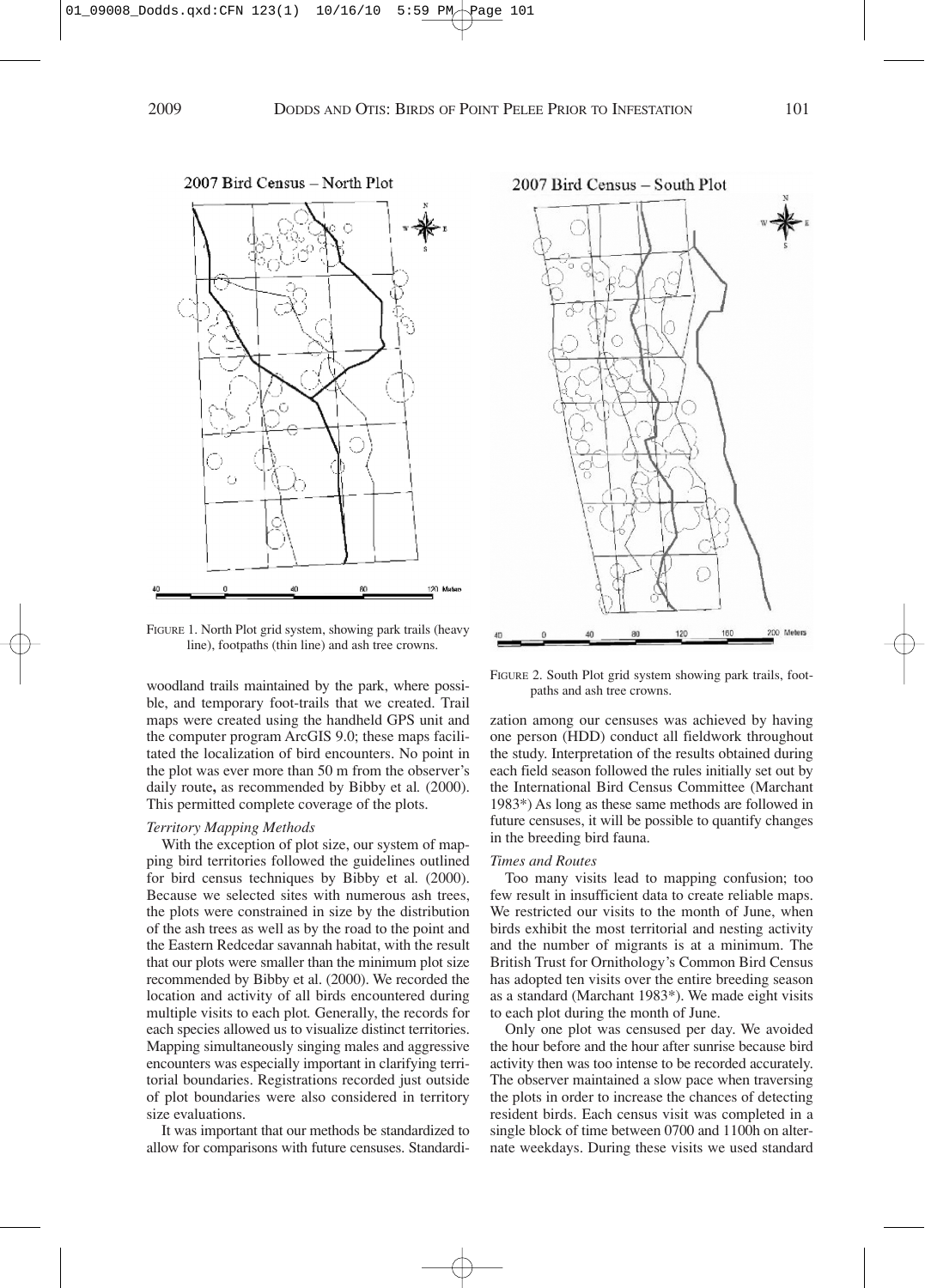| Red         | American Redstart             | Setophaga ruticilla            |
|-------------|-------------------------------|--------------------------------|
| R           | American Robin                | Turdus migratorius             |
| BО          | <b>Baltimore Oriole</b>       | Icterus galbula                |
| BCU         | <b>Black-billed Cuckoo</b>    | Coccyzus erythropthalmus       |
| CН          | <b>Black-capped Chickadee</b> | Poecile atricapillus           |
| BJ          | Blue Jay                      | Cyanocitta cristata            |
| <b>COW</b>  | Brown-headed Cowbird          | Molothrus ater                 |
| $\text{CW}$ | Carolina Wren                 | Thryothorus ludovicianus       |
| G           | Common Grackle                | Quiscalus quiscula             |
| CY          | Common Yellowthroat           | Geothlypis trichas             |
| DW          | Downy Woodpecker              | Picoides pubescens             |
| TOW         | Eastern Towhee                | Pipilo erythopthalmus          |
| PW          | Eastern Wood-Pewee            | Contopus virens                |
| GC          | Great Crested Flycatcher      | Myiarchus crinitus             |
| Cat         | Gray Catbird                  | Dumetella carolinensis         |
| HW          | House Wren                    | Troglodytes aedon              |
| ΙB          | Indigo Bunting                | Passerina cyanea               |
| MD          | <b>Mourning Dove</b>          | Zenaida macroura               |
| CA          | Northern Cardinal             | Cardinalis cardinalis          |
| NF          | Northern Flicker              | Colaptes auratus               |
| $_{\rm OO}$ | Orchard Oriole                | Icterus spurius                |
| OV          | Ovenbird                      | Seiurus aurocapilla            |
| RB          | Red-bellied Woodpecker        | Melanerpes carolinus           |
| RV          | Red-eyed Vireo                | Vireo olivaceus                |
| RW          | Red-winged Blackbird          | Agelaius phoeniceus            |
| RG/GR       | Rose-breasted Grosbeak        | Pheucticus <i>ludovicianus</i> |
| TV          | <b>Turkey Vulture</b>         | Cathartes aura                 |
| V           | Veery                         | Cartharus fuscescens           |
| WF          | Willow Flycatcher             | Empidonax traillii             |
| WT          | Wood Thrush                   | Hylocichla mustelina           |
| YW          | <b>Yellow Warbler</b>         | Dendroica petechia             |
| YCU         | Yellow-billed Cuckoo          | Coccyzus americanus            |
|             |                               |                                |

TABLE 1. Coding used on field maps to record bird registrations, common and scientific names of all species observed in both plots, and codes for the bird species we observed (Bibby 2000).

symbols to represent the different types of interactions that occur between conspecifics (Bibby et al. 2000). Each species was assigned a code to enable rapid recording of all birds encountered (Table 1).

## *Creation of territory maps*

Birds were identified by both sight and sound. We distinguished between bird songs (males singing on territories) and calls (contact or alarm vocalizations by males or females). Locations of vocalizing birds, birds moving between points, and interactions between individuals were plotted. After each daily census, data were transferred onto separate maps for each bird species. The final map for each species had observations combined from all visits, with the date and nature of each observation noted.

## *Analysis of data*

Standard rules of territory identification and analysis (Bibby et al. 2000) were followed. Simultaneous sightings or vocalizations of two males of the same species had to be assigned to different individuals. Any active nest automatically confirmed the existence of a territory; subsequent registrations of a parent bird that flew to or from its nest further defined its territorial boundary. A minimum of 10 days between first and last registration of a male in a particular region was also required to designate a territory. If a male was observed singing or displaying in a region for fewer than 10 days, we identified him as a migrant or nonterritorial male and no territory was assigned (Bibby et al. 2000).

We estimated numbers of potentially breeding males of three non-territorial species. For Brown-headed Cowbirds, we averaged the number of male birds recorded each day over the eight observation days. We followed this same method for Red-winged Blackbirds observed in our plots, but we believe they only foraged and did not nest within the forest plots. Common Grackles presented two difficulties: they were difficult to identify by sex in the dense understory and their young had probably fledged by June (Cadman et al. 2007). For them, we present the average total number of individuals observed.

We used the Shannon index (Krebs 1989) to analyze diversity of territorial birds for each plot in each of the two years. This index is affected both by the number of territorial species (i.e., species richness) and the evenness of their abundance.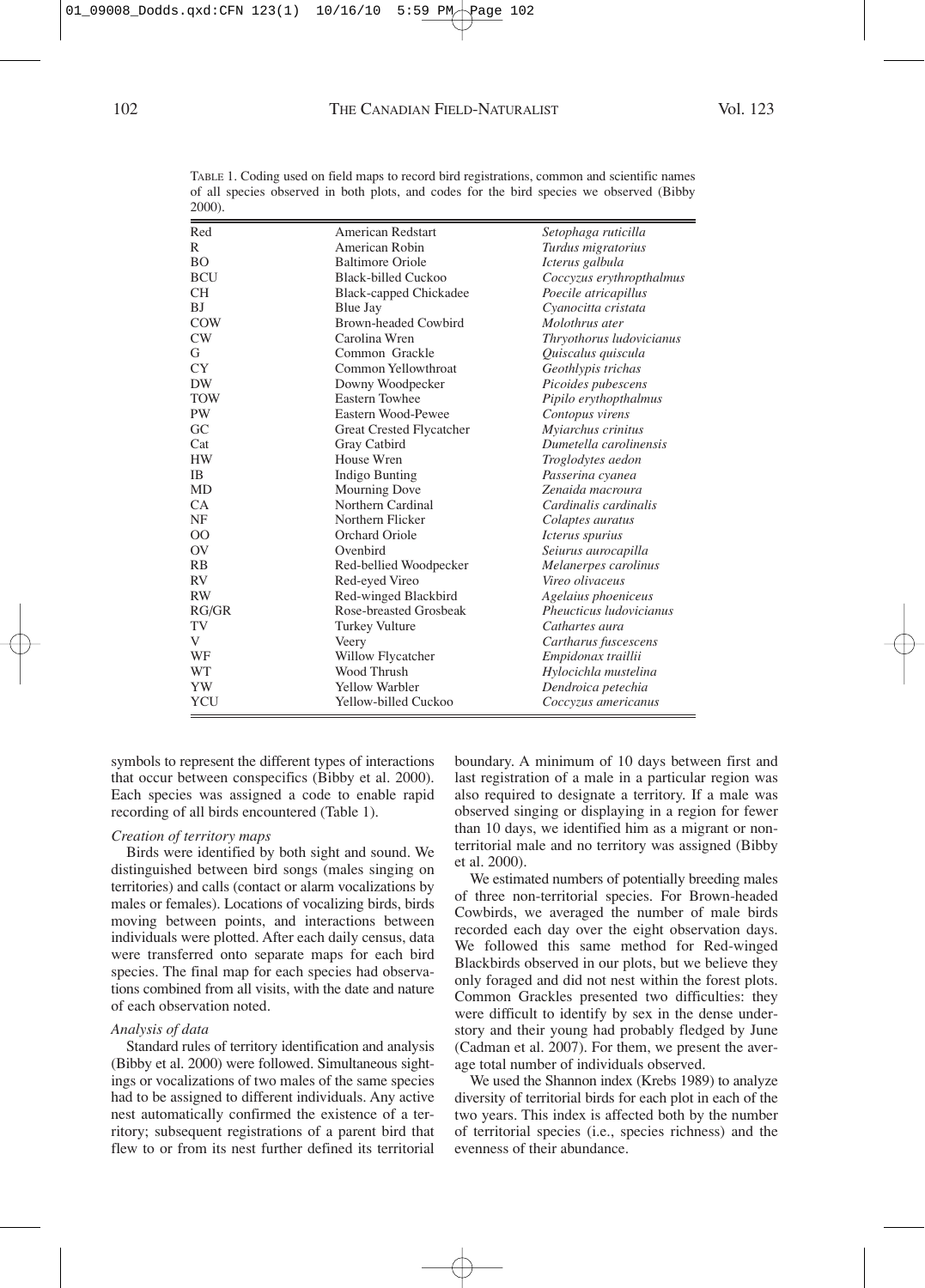|                               | North Plot |      | South Plot   |
|-------------------------------|------------|------|--------------|
| <b>Species</b>                | 2006       | 2007 | 2006<br>2007 |
| American Robin                | 11         | 10   | 34<br>21     |
| <b>Baltimore Oriole</b>       |            | 8    | 33<br>49     |
| <b>Black-capped Chickadee</b> |            |      |              |
| Blue Jay                      |            |      | 6            |
| Common Yellowthroat           |            | 2    |              |
| Downy Woodpecker              | 4          |      | 8<br>ጎ       |
| Eastern Wood-Pewee            | 6          | 3    | 18<br>14     |
| Great Crested Flycatcher      | 4          | 2    | 5            |
| Gray Catbird                  |            |      | 2            |
| House Wren                    |            |      | 2            |
| Mourning Dove                 |            |      | 3            |
| Northern Cardinal             |            |      | 3<br>3       |
| Rose-breasted Grosbeak        |            |      | 5            |
| Wood Thrush                   |            |      |              |
| Yellow-billed Cuckoo          | 2          | 3    | 3<br>3       |
| <b>Yellow Warbler</b>         |            | 12   | 28<br>35     |
| Indigo Bunting                |            |      | 0            |
| Carolina Wren                 |            |      |              |
| <b>Eastern Towhee</b>         |            |      |              |

TABLE 2. Total number of bird territories located in the North and South Plots in 2006 and 2007, by species. See text for comments on three non-territorial species.

#### **Results**

All bird species observed in the study plots at Point Pelee National Park are listed in Table 1, along with their mapping codes.

#### *North Plot*

We recorded 22 species in the North Plot in 2006. Of these 22 species, there were sufficient registrations to establish a total of 57 territories (23.7 territories/ha) for 17 species (Table 2). Of the five species for which we could not establish territories, three are non-territorial: Common Grackle, Brown-headed Cowbird, and Red-winged Blackbird. The mean (± SD) numbers of birds of these three species were as follows: Common Grackle,  $6.1 \pm 1.8$  total individuals observed (range l–15, **~**2.5 birds/ha); Brown-headed Cowbird, 1.1 ± 0.3 males (range 1–2, 0.5 males/ha); and Red-winged Blackbird,  $2.0 \pm 1.5$  males (range 0–12, 0.8 males/ha). Although all three of these species were observed regularly, we cannot be certain that they were breeding within our plots. The other two species, Blackbilled Cuckoo and the Carolina Wren, had insufficient registrations to allow territories to be designated within the plot.

Twenty-three species were recorded in the North Plot in 2007. There were sufficient registrations to establish territory maps for 14 species (Table 2), with a combined total of 53 territories (22.1 territories/ha). Nine species had indefinable territories, three of which were the same non-territorial species as in 2006 (mean ± SD): Common Grackle, 10.4 ± 4.8 total individuals observed (range 2–43, **~**4.3 individuals/ha); Brownheaded Cowbird,  $3.6 \pm 0.8$  males (range 0–7, 1.5) males/ha); and Red-winged Blackbird,  $2.3 \pm 1.2$  males (range 0–10, 1.0 males/ha). The remaining six species —Common Yellowthroat, Eastern Towhee, Gray Catbird, Mourning Dove, Ovenbird and Black-billed Cuckoo—had insufficient registrations to allow territories to be determined.

## *South Plot*

In 2006 we recorded 21 species in the South Plot. We estimated that there was a total of 155 territories (40.4 territories/ha) for 16 species (Table 2). Of the five species for which we could not establish territories, we estimate the following numbers for the two non-territorial species (mean ± SD): Common Grackle,  $21.9 \pm 2.4$  total individuals observed (range 11–33, **~**5.7 individuals/ha); and Brown-headed Cowbird,  $1.4 \pm 0.5$  males (range 0–3, 0.4 males/ha). The remaining three, Common Yellowthroat, Indigo Bunting and Turkey Vulture, had insufficient registrations to allow their territories to be defined.

In 2007, we recorded 28 species in the South Plot. We defined a total of 151 territories for 14 species (39.3 territories/ha) (Table 2). Fourteen species had indefinable territories: the Common Grackle, Brownheaded Cowbird and Red-winged Blackbird were non-territorial, and there were too few records to determine territories for 11 species: American Redstart, Black-billed Cuckoo, Gray Catbird, Mourning Dove, Northern Flicker, Orchard Oriole, Ovenbird, Redbellied Woodpecker, Red-eyed Vireo, Turkey Vulture and Wood Thrush. Numbers (mean  $\pm$  SD) for the non-territorial species were as follows: Common Grackle,  $34.1 \pm 4.5$  total individuals observed (range 16–56, **~** 8.8 birds/ha); Brown-headed Cowbird, 5.6 ± 0.9 males (range 1–8, 1.5 males/ha); and Red-winged Blackbird,  $2.1 \pm 0.8$  males (range 0–7, 0.6 males/ha).

The Shannon diversity indices for breeding birds at the two sites over the two years ranged between 2.07 and 2.54 (Table 3). The North Plot had slightly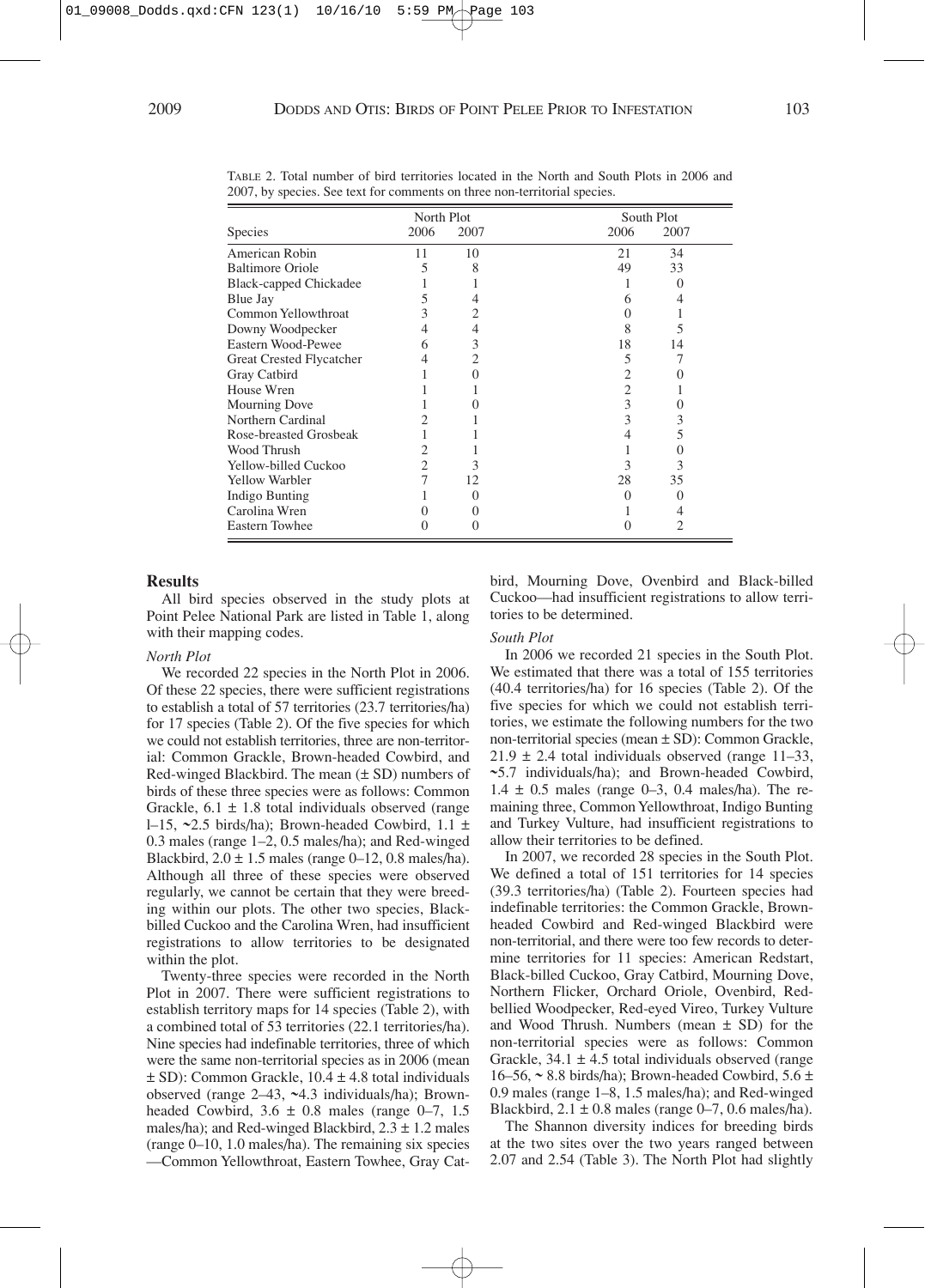| plots at Point Pelee National Park. The Shannon-Wiener (S-W) indices for each plot-year a<br>presented. See text for discussion of three non-territorial species. |      |           |             |             |       |  |  |  |
|-------------------------------------------------------------------------------------------------------------------------------------------------------------------|------|-----------|-------------|-------------|-------|--|--|--|
| Plot                                                                                                                                                              |      | Number of | Number of   | Density of  | S-W   |  |  |  |
|                                                                                                                                                                   | Year | species   | territories | territories | index |  |  |  |
| North                                                                                                                                                             | 2006 |           | ∕ ר         | 23.7/ha     | 2.54  |  |  |  |

South 2006 16 155 40.4.ha 2.4

2007 14 53 22.1/ha 2.27

2007 15 151 39.3/ha 2.07

TABLE 3. Summary of the number of territorial species of birds recorded in the ash-rich forest plots at Point Pelee National Park. The Shannon-Wiener (S-W) indices for each plot-year are

higher values of the index than the South Plot in both years of the study.

may occur as ash trees are killed off by the Emerald Ash Borer.

# **Discussion**

We quantified the breeding birds of two mature moist forests at Point Pelee that have a moderate proportion of mature Red/Green Ash trees in order to be able to assess future effects of the EAB on the avian communities of these forests. We recorded 14–17 territorial breeding bird species plus three additional non-territorial breeding bird species, two of which we believe reproduced within our plots. There were few differences in species recorded between plots and years (Table 2). Three territorial species were by far the most common in both plots over both years: American Robin, Baltimore Oriole, and Yellow Warbler. Together they comprised 54–65% of the breeding birds in the plots. Interestingly, they are all species commonly associated with more open habitats. For unknown reasons, Baltimore Orioles were extremely abundant in the South Plot in 2006 (12.5 territories/ha); their density there in 2007 was considerably lower (8.6/ha). Fewer male Baltimore Orioles were recorded in the North Plot in 2006 and 2007 (2.1/ha and 3.3/ha, respectively). The South Plot had 70% (2006) and 78% (2007) higher density of bird territories, perhaps because it was a more mature forest with larger trees.

The relatively small size of the plots resulted in some stochastic differences among the less common species recorded (e.g., Indigo Bunting, Eastern Towhee, Common Yellowthroat, Gray Catbird, Mourning Dove). Additionally, some differences in species and relative abundances may be related to habitat differences between the plots. For example, Carolina Wrens consistently inhabited the South Plot and surrounding forest but were infrequently recorded in the North Plot; the North Plot had higher densities of American Robins than the South Plot.

Although the South Plot had approximately 75% more territories/ha in each year of study, the North Plot had higher evenness of species abundance, which led to higher values in the Shannon index in each year than in the South Plot (Table 3). The composition of the breeding bird communities in each site differed relatively little between years. Our censuses provide a solid baseline from which to assess the changes that

We were unable to use the census technique to estimate the density of the three non-territorial species of birds. However, by calculating the average number of each of those species recorded daily across the study period in each plot, we estimated the approximate density of these three species. Common Grackles were observed both alone and in groups. They often forage and move in groups throughout the summer, making it impossible to single out pairs (Sibley 2001). We believe they nested within both plots, but no nests were located. This could be attributed to Common Grackles fledging as early as mid-April in southern Ontario (Cadman et al. 2007). Early fledging of young and the difficulty of determining sex of birds in moving flocks further complicated estimation of breeding pairs. Because of these problems, we chose to report the mean number of Common Grackles observed without attempting to differentiate males, females, and immatures.

Brown-headed Cowbirds are promiscuous, nonterritorial, and wide-ranging. During the breeding season, Brown-headed Cowbirds can be observed alone, in pairs, or in groups (Alsop 2001). Females undoubtedly laid eggs in the nests of birds breeding in our plots but that was not confirmed.

The Red-winged Blackbirds in this study were observed individually, paired and in flocks as they foraged. There was no indication that they nested in either plot.

Emerald Ash Borers were not detected in the park until the summer of 2007, when the first three dead ash trees killed by EAB were found. From initial colonization of an ash tree, it generally takes  $EAB \sim 3$ years to kill a tree, but the first 1–3 years of infestation often go undetected (Poland and McCullough 2006). Therefore, it is likely that EAB had arrived at PPNP by 2004. A quick survey in 2007 documented Red/Green Ash trees infested with EAB over much of the upper beach habitat of Point Pelee (G. Otis, unpublished data). However, at the time of this study (2006 and 2007), there was no evidence that the EAB was present in our bird study plots. By February 2010, nearly all the ashes in the North Plot (50/50 trees checked) were riddled with EAB galleries and were dead. Approximately 20% (11/50 trees checked) of ash trees in the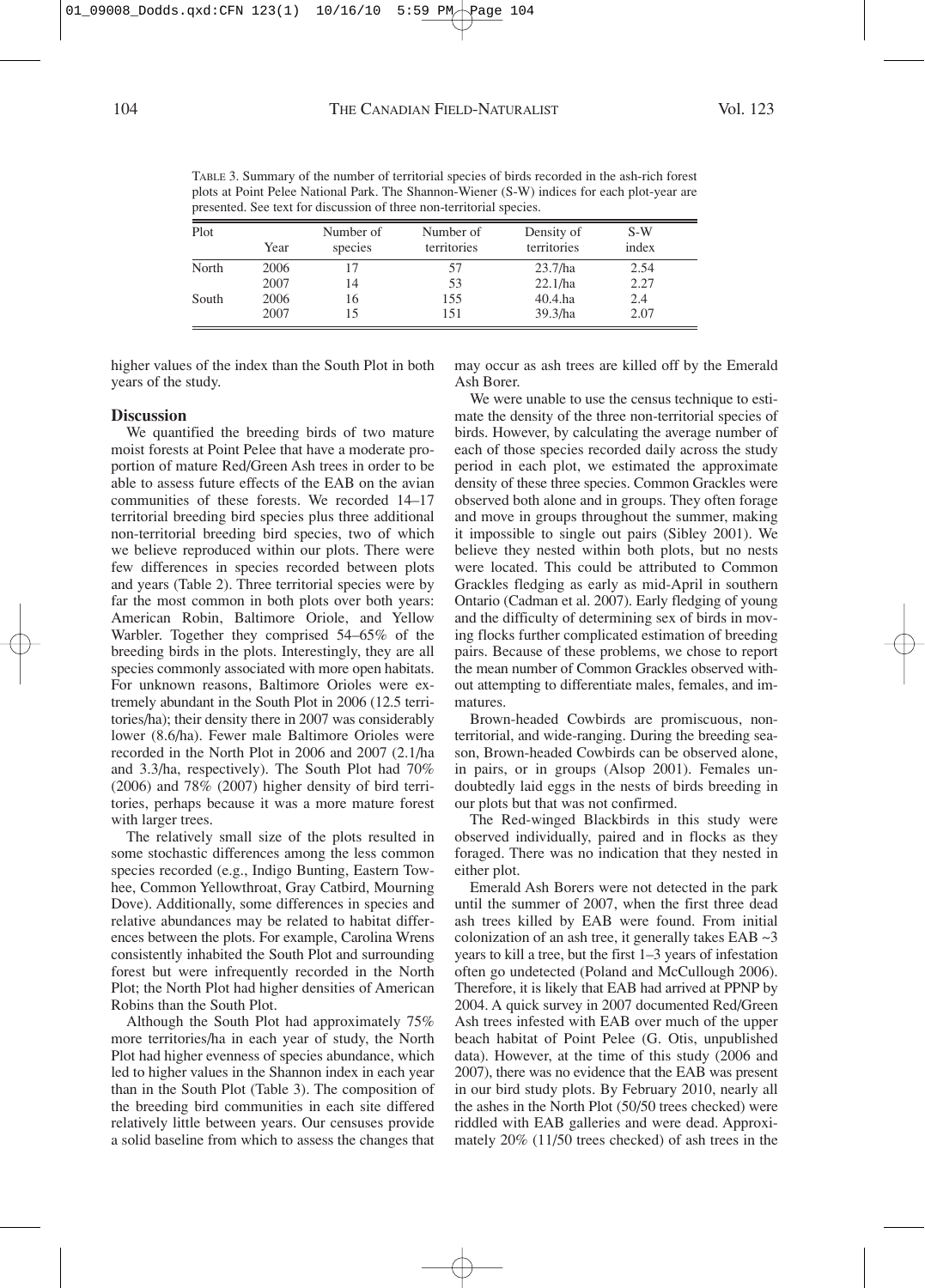South Plot had EAB exit holes near ground level and a few had been killed by EAB (G. Otis, unpublished data). With approximately 9% of all trees at Point Pelee being ashes (Koh and Spangler 2004\*) and 20–40% of the trees in some habitats (e.g., the plots in this study) being Red/Green Ashes, the EAB threatens to alter habitats there substantially over the coming years.

Given the rate of spread of the EAB observed elsewhere and the extreme susceptibility of Red/Green Ash trees to EAB (Anulewicz et al. 2007; Anulewicz et al. 2008; Rebek et al. 2008), we anticipate that most of the ash trees in our bird census plots will be dead or heavily infested by 2011. Once an ash tree dies, it takes only 1–3 years for the tree to fall (OMNR 2009\*), creating gaps in the forest canopy. The resulting changes in forest structure and reduction in the number of living trees providing food for birds should be associated with a general decrease in the abundance of most of the forest-breeding bird species we documented in this study. Those species that require relatively large tracts of forest, e.g., the Wood Thrush (Evans et al. 2008), may be eliminated, especially in the South Plot, where approximately 40% of the crown cover should be lost. There may be an increase in species that occur in southwestern Ontario in patchy woodland with brushy clearings: Song Sparrow (*Melospiza melodia*), Yellow-breasted Chat (*Icteria virens*), White-breasted Nuthatch, Indigo Bunting, House Wren, Carolina Wren, and White-eyed Vireo (*Vireo griseus*) (Cadman et al. 2007). Other species that may benefit temporarily from the arrival of EAB are the woodpeckers that are known to feed on EAB larvae (Lindell et al. 2008). While Downy Woodpeckers are common in the park, they may increase in numbers with the increased food supply and then decline as the total number of trees is reduced. Red-headed Woodpeckers (*Melanerpes erythrocephalus*), Redbellied Woodpeckers, and Hairy Woodpeckers (*Picoides villosus*) may move in to feed on abundant EAB larvae. The woodpeckers in turn create nest holes that later serve as nesting sites for a number of species of cavity-nesting birds (Sibley 2001; Cadman et al. 2007). The loss of ash seeds may reduce the food supply of some species of birds, such as the Northern Cardinal (Stapanian et al. 1994), Wood Duck (*Aix sponsa*) (Schaefer et al. 2003\*), and Wild Turkey (Schroeder 1985; Dickson 1992), that breed in the park. The utilization by native bird species of ash trees as a source of food (both insects and seeds), as nest sites, and as components of the habitats required for nesting remain largely unquantified. The unfortunate arrival of the Emerald Ash Borer in Point Pelee National Park will provide an opportunity for some of these predictions to be tested by means of censuses of breeding birds at various intervals after the ash trees in these plots have died.

## **Acknowledgments**

We thank Laura Robson for her valuable assistance in the field, unfailing optimism, and wonderful sense of humour. Tammy Dobbie, Victoria Moran, and Josh Keitel of Point Pelee National Park of Canada helped with obtaining permits, lent the GPS equipment, and provided GPS/GIS instruction. Diane Boyd from the Data Resource Centre at the University of Guelph provided instruction in the use of the ArcGIS program. Mike Cadman encouraged this study and shared prepublication data from the 2000–2005 Ontario Breeding Bird Atlas. This project was made possible by funding provided by the Gosling Foundation and a National Science and Engineering Research Council of Canada USRA award to Holly Dodds.

# **Documents Cited** (marked \* in text)

- **CFIA (Canadian Food Inspection Agency).** 2009. Emerald Ash Borer — latest information. Updated July 10, 2009. Accessed December 24, 2009. Available at http://www. inspection.gc.ca/english/plaveg/pestrava/agrpla/agrplae. shtml.
- **Koh, S.,** and **J. T. Spangler.** 2004. The effect of infection by the Emerald Ash Borer (*Agrilus planipennis*) on Ash species (*Fraxinus* spp.) at Point Pelee National Park: An ecological impact assessment. TerraSystems Research, unpublished report.
- **MacGowan, B. J.** 2003. Designing hardwood tree plantings for wildlife. Department of Forestry and Natural Resources, Purdue University. Accessed September 29, 2008. Available at http://www.ces.purdue.edu/extmedia/FNR/ FNR-213.pdf.
- **Marchant, J. H.** 1983. Common birds census instructions. The British Trust for Ornithology, Tring, Hertfordshire. 12 pp.
- **National Parks Service.** 1972. Point Pelee National Park Master Plan. Canadian Department of Indian Affairs and Northern Development.
- **NYSDEC (New York State Department of Environmental Conservation).** 2008. Emerald Ash Borer. Accessed 29 September 2008. Available at http://www.dec.ny.gov/ animals/7253.html.
- **OMNR (Ontario Ministry of Natural Resources)**. 2009. Emerald Ash Borer (*Agrilus planipennis*). Updated September 22, 2009. Accessed December 24, 2009. Available at http://www.mnr.gov.on.ca/en/Business/Forests/2Column SubPage/STEL02\_166994.html.
- **Parks Canada**. 2009. Point Pelee National Park of Canada – Natural wonders and cultural treasures. Updated August 24, 2009. Accessed 24 December 2009. Available at http:// www.pc.gc.ca/pnnp/on/pelee/natcul/natcul1\_2\_E.asp#for est.
- **Schaefer, J. M., J. Cohen,** and **M. E. Hostetler.** 2003. Wood Duck. Department of Wildlife Ecology and Conservation, Florida Cooperative Extension Service, Institute of Food and Agricultural Sciences, University of Florida. WEC 198. 5 pages.
- **USDA (United States Department of Agriculture).** 2009. Emerald Ash Borer: The Green Menace. Updated June 2, 2009. Accessed 25 December 2009. Available at: http:// www.aphis.usda.gov/plant\_health/plant\_pest\_info/emerald \_ash\_b/index.shtml.